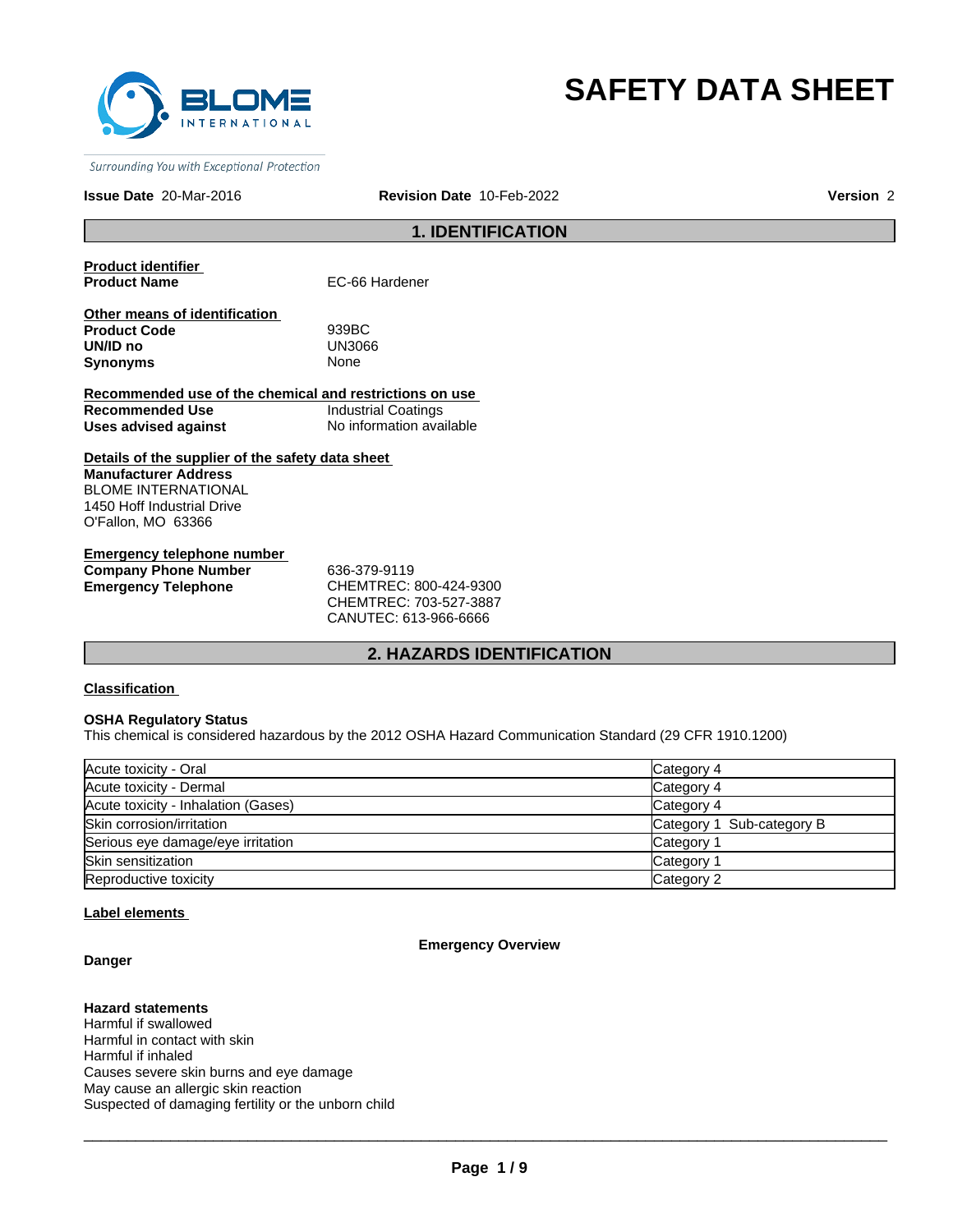

**Appearance** viscous **Physical state** liquid **Odor** Amine

 $\overline{\phantom{a}}$  ,  $\overline{\phantom{a}}$  ,  $\overline{\phantom{a}}$  ,  $\overline{\phantom{a}}$  ,  $\overline{\phantom{a}}$  ,  $\overline{\phantom{a}}$  ,  $\overline{\phantom{a}}$  ,  $\overline{\phantom{a}}$  ,  $\overline{\phantom{a}}$  ,  $\overline{\phantom{a}}$  ,  $\overline{\phantom{a}}$  ,  $\overline{\phantom{a}}$  ,  $\overline{\phantom{a}}$  ,  $\overline{\phantom{a}}$  ,  $\overline{\phantom{a}}$  ,  $\overline{\phantom{a}}$ 

#### **Precautionary Statements - Prevention**

Obtain special instructions before use Do not handle until all safety precautions have been read and understood Use personal protective equipment as required Wash face, hands and any exposed skin thoroughly after handling Do not eat, drink or smoke when using this product Use only outdoors or in a well-ventilated area Do not breathe dust/fume/gas/mist/vapors/spray Contaminated work clothing should not be allowed out of the workplace Wear protective gloves/protective clothing/eye protection/face protection

## **Precautionary Statements - Response**

Immediately call a POISON CENTER or doctor/physician IF IN EYES: Rinse cautiously with water for several minutes. Remove contact lenses, if present and easy to do. Continue rinsing Immediately call a POISON CENTER or doctor/physician IF ON SKIN (or hair): Remove/Take off immediately all contaminated clothing. Rinse skin with water/shower If skin irritation or rash occurs: Get medical advice/attention Wash contaminated clothing before reuse Call a POISON CENTER or doctor/physician if you feel unwell IF INHALED: Remove victim to fresh air and keep at rest in a position comfortable for breathing Call a POISON CENTER or doctor/physician if you feel unwell IF SWALLOWED: Call a POISON CENTER or doctor/physician if you feel unwell Rinse mouth Do NOT induce vomiting

# **Precautionary Statements - Storage**

Store locked up

#### **Precautionary Statements - Disposal**

Dispose of contents/container to an approved waste disposal plant

## **Hazards not otherwise classified (HNOC)**

Not applicable

#### **Other Information**

Very toxic to aquatic life with long lasting effects. Very toxic to aquatic life.

#### **Unknown acute toxicity**

0% of the mixture consists of ingredient(s) of unknown toxicity

# **3. COMPOSITION/INFORMATION ON INGREDIENTS**

#### **Substance**

Not applicable

#### **Mixture**

| <b>Chemical Name</b>                                          | <b>CAS No</b> | <br>ht-%<br>weigh' |
|---------------------------------------------------------------|---------------|--------------------|
| diether with<br>l diamine.<br>., 2-amino-<br>Propylene glycol | 9046-10-0     | 30<br>. .<br>◡     |
| Propylene                                                     |               |                    |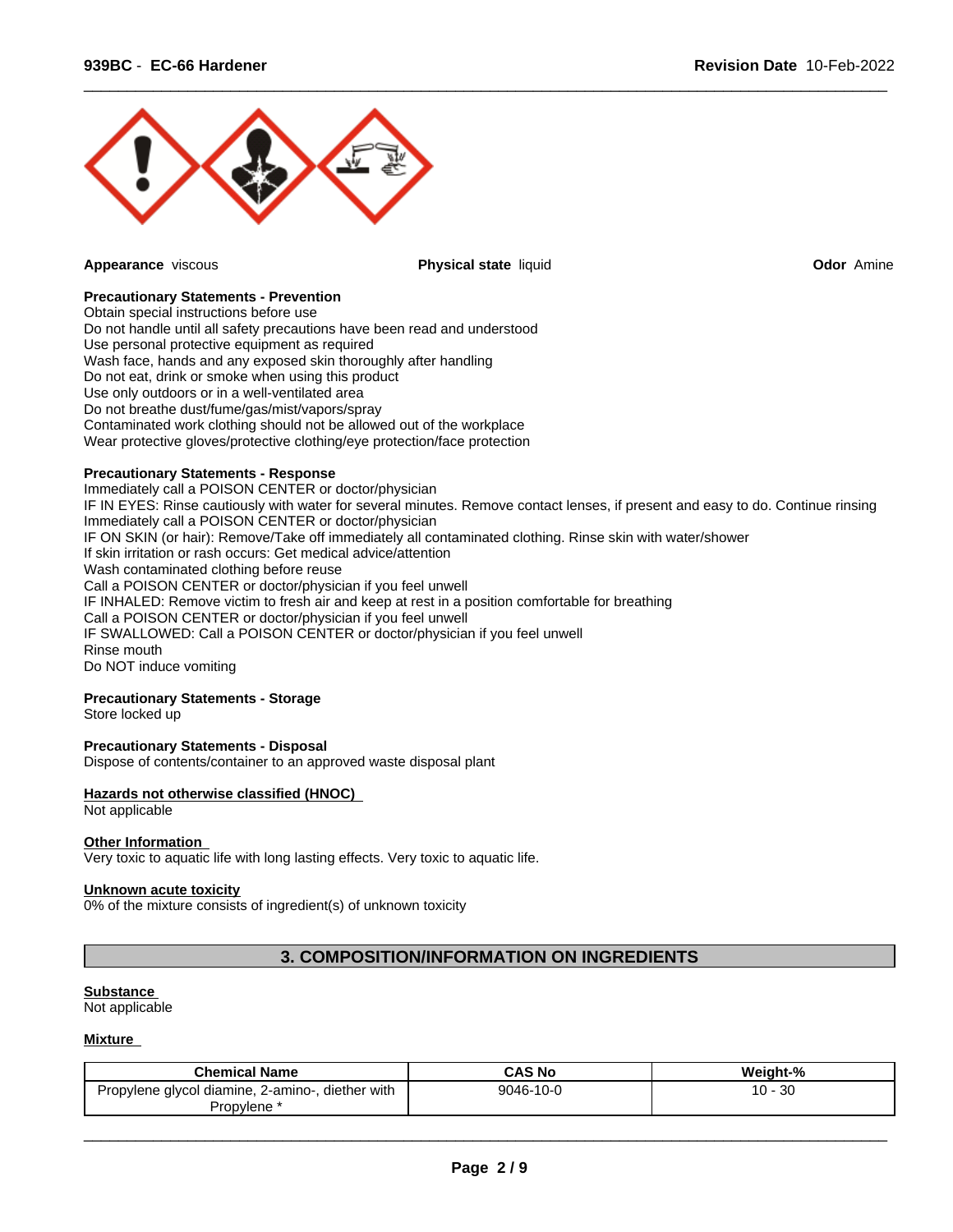| 1-(2-Aminoethyl) piperazine * | 140-31-8       | $10 - 30$ |
|-------------------------------|----------------|-----------|
| Phenol, 4-nonyl-, branched *  | 84852-15-3     | $10 - 30$ |
| Benzyl alcohol *              | $100 - 51 - 6$ | $10 - 30$ |
| 1,2-Cyclohexanediamine *      | 694-83-7       | 3 - 7     |
| Nonylphenols *                | 25154-52-3     | 5 - ו     |

 $\overline{\phantom{a}}$  ,  $\overline{\phantom{a}}$  ,  $\overline{\phantom{a}}$  ,  $\overline{\phantom{a}}$  ,  $\overline{\phantom{a}}$  ,  $\overline{\phantom{a}}$  ,  $\overline{\phantom{a}}$  ,  $\overline{\phantom{a}}$  ,  $\overline{\phantom{a}}$  ,  $\overline{\phantom{a}}$  ,  $\overline{\phantom{a}}$  ,  $\overline{\phantom{a}}$  ,  $\overline{\phantom{a}}$  ,  $\overline{\phantom{a}}$  ,  $\overline{\phantom{a}}$  ,  $\overline{\phantom{a}}$ 

\*The exact percentage (concentration) of composition has been withheld as a trade secret.

# **4. FIRST AID MEASURES**

| <b>Description of first aid measures</b>                    |                                                                                                                                                                                                                                                                                                                                            |
|-------------------------------------------------------------|--------------------------------------------------------------------------------------------------------------------------------------------------------------------------------------------------------------------------------------------------------------------------------------------------------------------------------------------|
| <b>General advice</b>                                       | In case of accident or unwellness, seek medical advice immediately (show directions for<br>use or safety data sheet if possible). If symptoms persist, call a physician.                                                                                                                                                                   |
| Eye contact                                                 | Keep eye wide open while rinsing. Immediately flush with plenty of water. After initial<br>flushing, remove any contact lenses and continue flushing for at least 15 minutes. If<br>symptoms persist, call a physician.                                                                                                                    |
| <b>Skin contact</b>                                         | Wash off immediately with soap and plenty of water while removing all contaminated<br>clothes and shoes. If symptoms persist, call a physician. Wash contaminated clothing<br>before reuse.                                                                                                                                                |
| <b>Inhalation</b>                                           | Remove to fresh air. If breathing is irregular or stopped, administer artificial respiration.<br>Avoid direct contact with skin. Use barrier to give mouth-to-mouth resuscitation. If<br>symptoms persist, call a physician.                                                                                                               |
| Ingestion                                                   | Call a physician or poison control center immediately. Do not induce vomiting without<br>medical advice. Rinse mouth. Never give anything by mouth to an unconscious person.                                                                                                                                                               |
| Self-protection of the first aider                          | Ensure that medical personnel are aware of the material(s) involved and take precautions to<br>protect themselves. Do not use mouth-to-mouth method if victim ingested or inhaled the<br>substance; give artificial respiration with the aid of a pocket mask equipped with a one-way<br>valve or other proper respiratory medical device. |
| Most important symptoms and effects, both acute and delayed |                                                                                                                                                                                                                                                                                                                                            |
| <b>Symptoms</b>                                             | Causes skin and eye burns. May result in permanent damage including blindness. May<br>cause allergic skin reaction. Coughing and/ or wheezing.                                                                                                                                                                                             |
|                                                             | Indication of any immediate medical attention and special treatment needed                                                                                                                                                                                                                                                                 |
| Note to physicians                                          | Keep victim warm and quiet. Effects of exposure (inhalation, ingestion or skin contact) to<br>substance may be delayed. Treat symptomatically.                                                                                                                                                                                             |

# **5. FIRE-FIGHTING MEASURES**

#### **Suitable extinguishing media**

Use extinguishing measures that are appropriate to local circumstances and the surrounding environment. Dry chemical, CO2, alcohol-resistant foam or water spray. Move containers from fire area if you can do it without risk.

**Unsuitable extinguishing media** Do not use a solid water stream as it may scatter and spread fire.

# **Specific hazards arising from the chemical**

The product causes burns of eyes, skin and mucous membranes. Thermal decomposition can lead to release of irritating and toxic gases and vapors. Runoff may pollute waterways.

**Explosion data Sensitivity to Mechanical Impact** None. **Sensitivity to Static Discharge** None.

#### **Protective equipment and precautions for firefighters**

As in any fire, wear self-contained breathing apparatus pressure-demand, MSHA/NIOSH (approved or equivalent) and full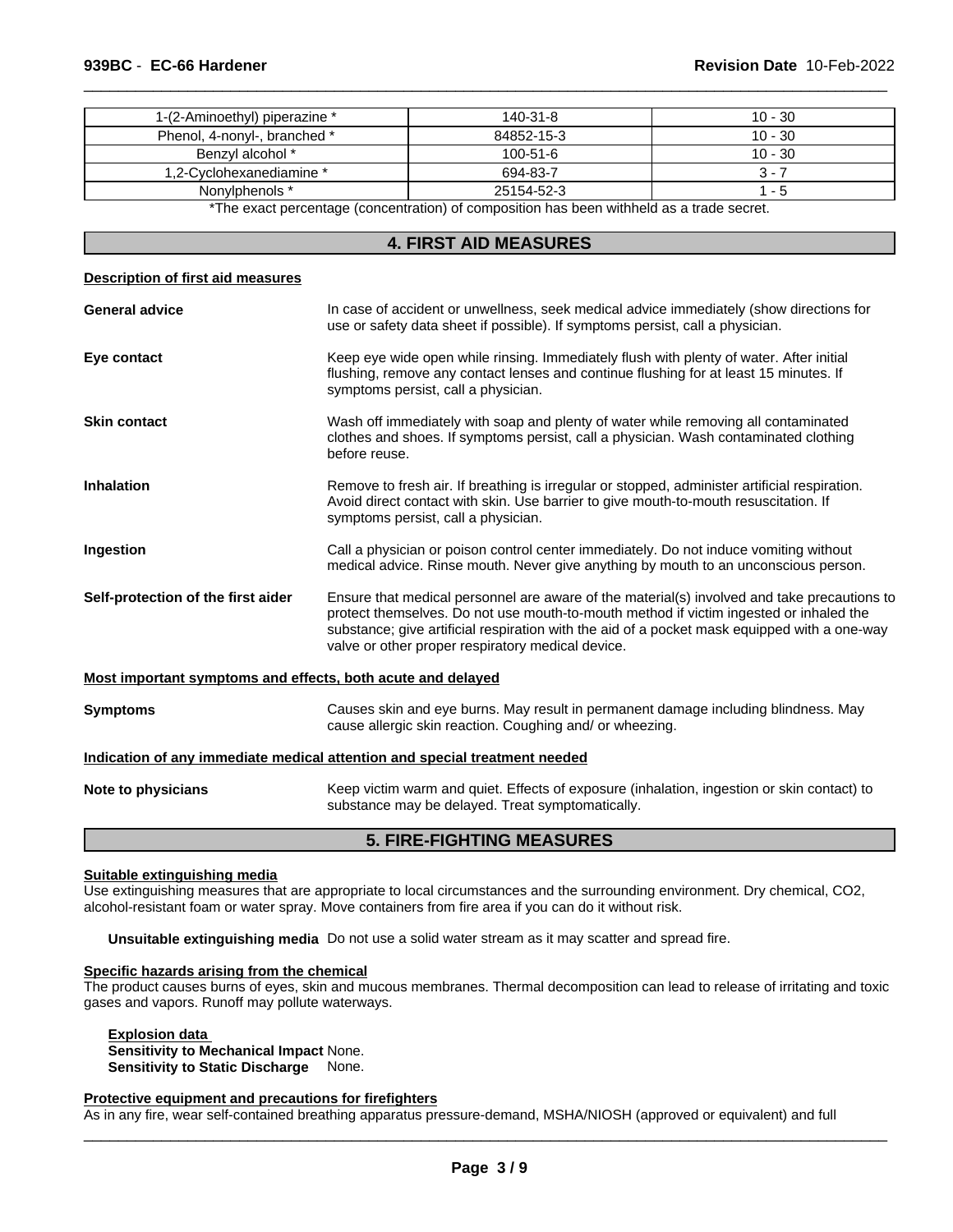protective gear.

# **6. ACCIDENTAL RELEASE MEASURES**

 $\overline{\phantom{a}}$  ,  $\overline{\phantom{a}}$  ,  $\overline{\phantom{a}}$  ,  $\overline{\phantom{a}}$  ,  $\overline{\phantom{a}}$  ,  $\overline{\phantom{a}}$  ,  $\overline{\phantom{a}}$  ,  $\overline{\phantom{a}}$  ,  $\overline{\phantom{a}}$  ,  $\overline{\phantom{a}}$  ,  $\overline{\phantom{a}}$  ,  $\overline{\phantom{a}}$  ,  $\overline{\phantom{a}}$  ,  $\overline{\phantom{a}}$  ,  $\overline{\phantom{a}}$  ,  $\overline{\phantom{a}}$ 

## **Personal precautions, protective equipment and emergency procedures**

| <b>Personal precautions</b>                                  | Remove all sources of ignition. Evacuate personnel to safe areas. Ensure adequate<br>ventilation, especially in confined areas. Use personal protective equipment as required.<br>Keep people away from and upwind of spill/leak.                                                                                                |  |  |  |
|--------------------------------------------------------------|----------------------------------------------------------------------------------------------------------------------------------------------------------------------------------------------------------------------------------------------------------------------------------------------------------------------------------|--|--|--|
| <b>Environmental precautions</b>                             |                                                                                                                                                                                                                                                                                                                                  |  |  |  |
| <b>Environmental precautions</b>                             | Prevent entry into waterways, sewers, basements or confined areas.                                                                                                                                                                                                                                                               |  |  |  |
| Methods and material for containment and cleaning up         |                                                                                                                                                                                                                                                                                                                                  |  |  |  |
| <b>Methods for containment</b>                               | Absorb or cover with dry earth, sand or other non-combustible material and transfer to<br>containers.                                                                                                                                                                                                                            |  |  |  |
| Methods for cleaning up                                      | Cover liquid spill with sand, earth or other non-combustible absorbent material. Use<br>personal protective equipment as required. Dam up. Take up mechanically, placing in<br>appropriate containers for disposal. Clean contaminated surface thoroughly.                                                                       |  |  |  |
|                                                              | 7. HANDLING AND STORAGE                                                                                                                                                                                                                                                                                                          |  |  |  |
| <b>Precautions for safe handling</b>                         |                                                                                                                                                                                                                                                                                                                                  |  |  |  |
| Advice on safe handling                                      | Avoid contact with skin, eyes or clothing. Use personal protective equipment as required.<br>Wash contaminated clothing before reuse. Do not breathe dust/fume/gas/mist/vapors/spray.<br>Do not eat, drink or smoke when using this product.                                                                                     |  |  |  |
| Conditions for safe storage, including any incompatibilities |                                                                                                                                                                                                                                                                                                                                  |  |  |  |
| <b>Storage Conditions</b>                                    | Keep container tightly closed in a dry and well-ventilated place. Keep out of the reach of<br>children.                                                                                                                                                                                                                          |  |  |  |
| Incompatible materials                                       | Strong oxidizing agents. Strong acids. Strong bases.                                                                                                                                                                                                                                                                             |  |  |  |
|                                                              | 8. EXPOSURE CONTROLS/PERSONAL PROTECTION                                                                                                                                                                                                                                                                                         |  |  |  |
| <b>Control parameters</b>                                    |                                                                                                                                                                                                                                                                                                                                  |  |  |  |
| <b>Exposure Guidelines</b>                                   | The American Industrial Hygiene Association's (AIHA) Documentation of the Workplace<br>Environmental Exposure Limits (WEELs) (latest edition). Benzyl alcohol - 10 ppm.                                                                                                                                                          |  |  |  |
| <b>Appropriate engineering controls</b>                      |                                                                                                                                                                                                                                                                                                                                  |  |  |  |
| <b>Engineering Controls</b>                                  | Showers<br>Eyewash stations<br>Ventilation systems.                                                                                                                                                                                                                                                                              |  |  |  |
|                                                              | Individual protection measures, such as personal protective equipment                                                                                                                                                                                                                                                            |  |  |  |
| <b>Eye/face protection</b>                                   | Tight sealing safety goggles.                                                                                                                                                                                                                                                                                                    |  |  |  |
| Skin and body protection                                     | Wear protective gloves and protective clothing.                                                                                                                                                                                                                                                                                  |  |  |  |
| <b>Respiratory protection</b>                                | If exposure limits are exceeded or irritation is experienced, NIOSH/MSHA approved<br>respiratory protection should be worn. Positive-pressure supplied air respirators may be<br>required for high airborne contaminant concentrations. Respiratory protection must be<br>provided in accordance with current local regulations. |  |  |  |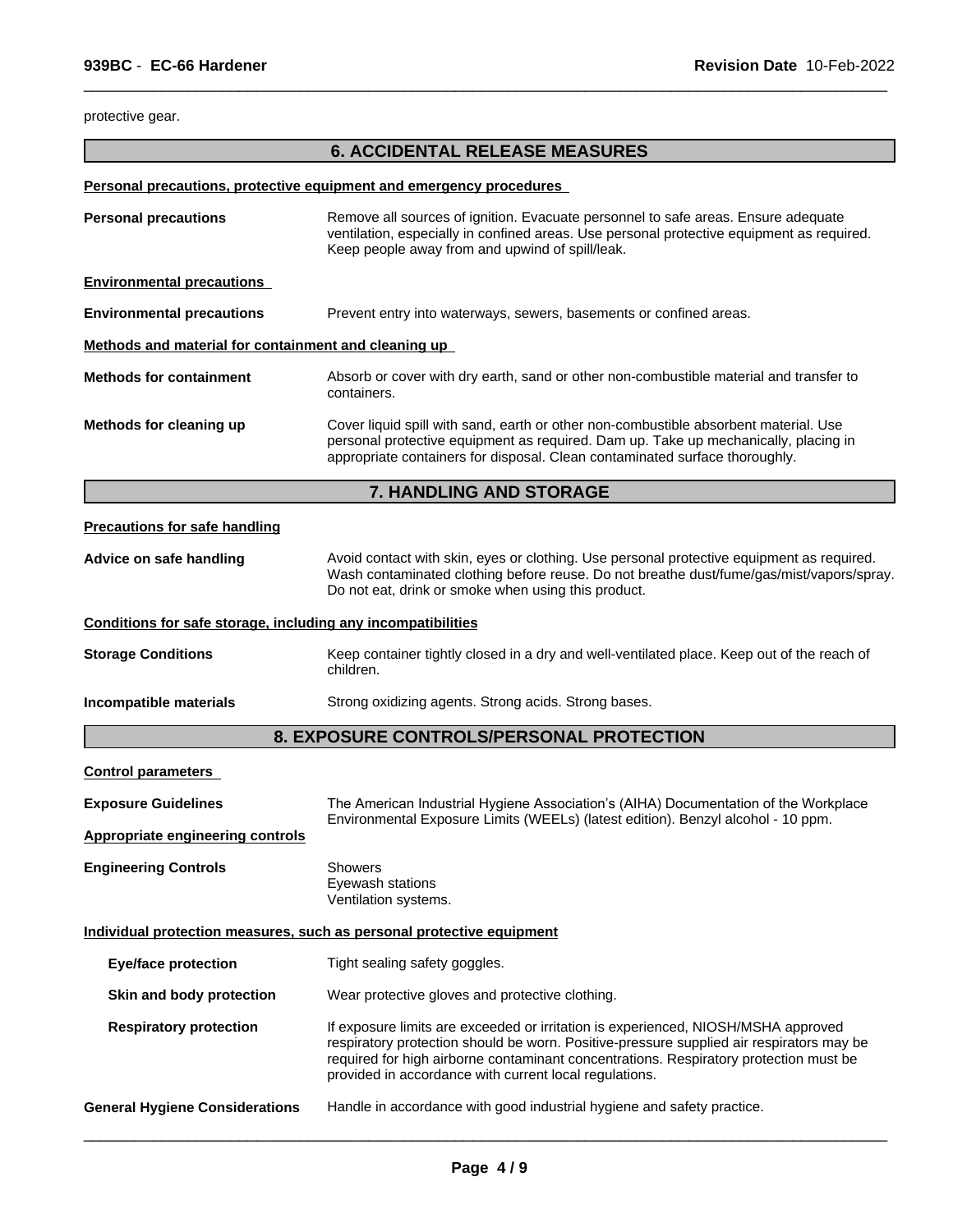# **9. PHYSICAL AND CHEMICAL PROPERTIES**

#### **Information on basic physical and chemical properties**

**Physical state** liquid **Appearance Color**

#### **Property**

**Explosive properties** Not an explosive **Oxidizing properties** Not applicable **Solubility in other solvents** No information available<br> **Partition coefficient** No information available **Boiling point / boiling range** > 120 °C / 248 °F **Autoignition temperature** No information available **Flash point Decomposition temperature** No information available **Kinematic viscosity** No information available **Dynamic viscosity** No information available **Evaporation rate Evaporation available**<br> **Flammability (solid. gas)** No information available **Flammability (solid, gas) Flammability Limit in Air**<br>**Upper flammability limit:** No information available **Upper flammability limit:** No information available<br> **Lower flammability limit:** No information available **pH** No information available<br> **Melting point / freezing point** No information available **Lower flammability limit: Vapor pressure No information available Vapor density No information available Melting point / freezing point Relative density** 0.99 **Water solubility water solubility** soluble

#### **Other Information**

**VOC Content (%)** <90 g/L

viscous amber

#### **Values**

> 100 °C / 212 °F

**No information available** 

**Softening point** No information available **Molecular weight** No information available **Density** No information available **Bulk density** No information available **Odor**

 $\overline{\phantom{a}}$  ,  $\overline{\phantom{a}}$  ,  $\overline{\phantom{a}}$  ,  $\overline{\phantom{a}}$  ,  $\overline{\phantom{a}}$  ,  $\overline{\phantom{a}}$  ,  $\overline{\phantom{a}}$  ,  $\overline{\phantom{a}}$  ,  $\overline{\phantom{a}}$  ,  $\overline{\phantom{a}}$  ,  $\overline{\phantom{a}}$  ,  $\overline{\phantom{a}}$  ,  $\overline{\phantom{a}}$  ,  $\overline{\phantom{a}}$  ,  $\overline{\phantom{a}}$  ,  $\overline{\phantom{a}}$ 

**Odor threshold** No information available Amine

#### **Remarks•Method**

Pensky-Martens Closed Cup (PMCC)

# **10. STABILITY AND REACTIVITY**

**Reactivity**  No data available

**Chemical stability**

Stable under recommended storage conditions. **Possibility of Hazardous Reactions** Hazardous polymerization does not occur. **Conditions to avoid** Elevated Temperature. Incompatible materials. **Incompatible materials** Strong oxidizing agents. Strong acids. Strong bases. **Hazardous Decomposition Products** Thermal decomposition can lead to release of irritating and toxic gases and vapors.

# **11. TOXICOLOGICAL INFORMATION**

## **Information on likely routes of exposure**

#### **Product Information**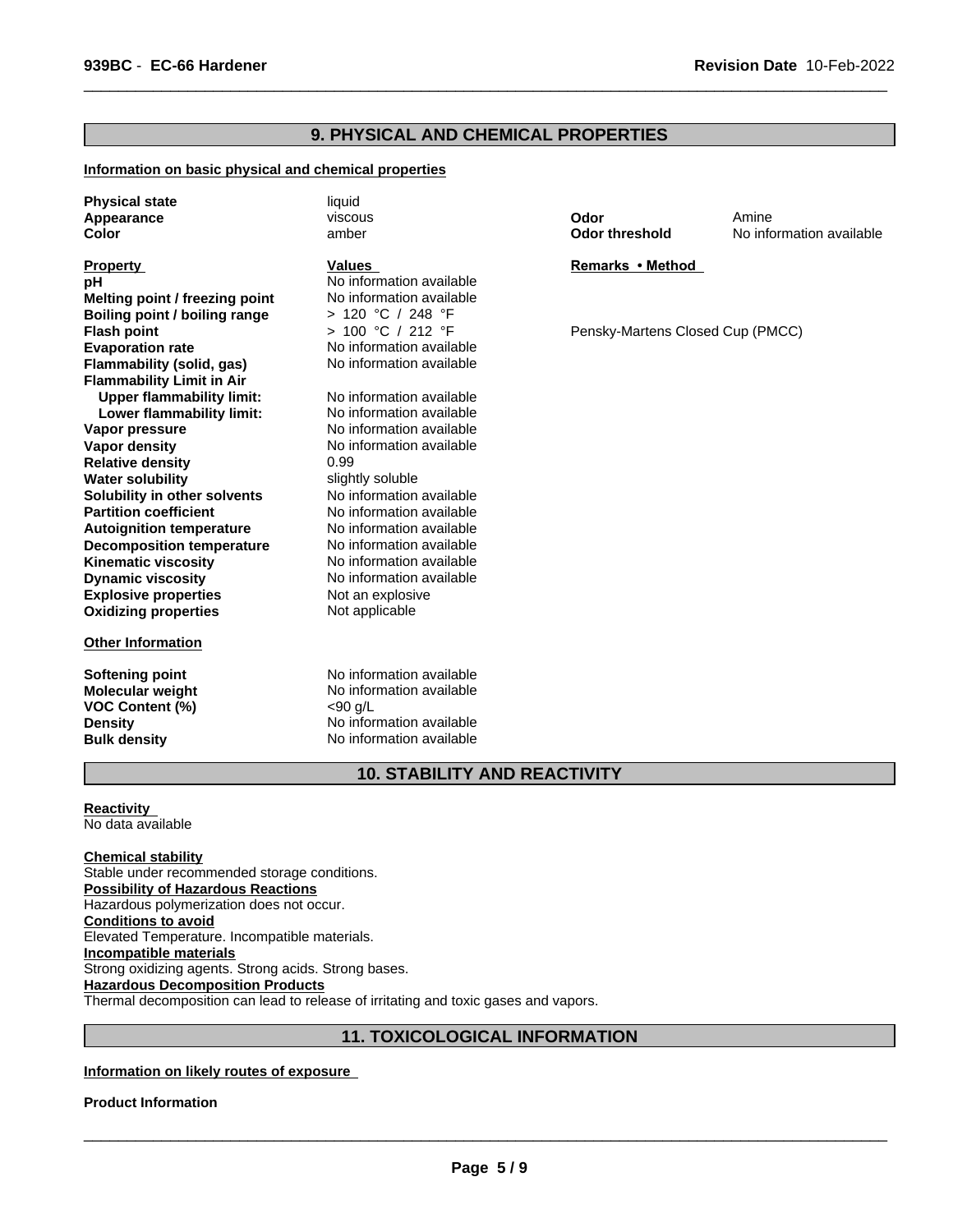**Inhalation** May cause irritation.

**Eye contact** Corrosive to the eyes and may cause severe damage including blindness.

 $\overline{\phantom{a}}$  ,  $\overline{\phantom{a}}$  ,  $\overline{\phantom{a}}$  ,  $\overline{\phantom{a}}$  ,  $\overline{\phantom{a}}$  ,  $\overline{\phantom{a}}$  ,  $\overline{\phantom{a}}$  ,  $\overline{\phantom{a}}$  ,  $\overline{\phantom{a}}$  ,  $\overline{\phantom{a}}$  ,  $\overline{\phantom{a}}$  ,  $\overline{\phantom{a}}$  ,  $\overline{\phantom{a}}$  ,  $\overline{\phantom{a}}$  ,  $\overline{\phantom{a}}$  ,  $\overline{\phantom{a}}$ 

**Skin contact** May cause burns. Repeated or prolonged skin contact may cause allergic reactions with susceptible persons.

**Ingestion** Can burn mouth, throat, and stomach.

| <b>Chemical Name</b>                                                       | Oral LD50               | <b>Dermal LD50</b>        | <b>Inhalation LC50</b>  |
|----------------------------------------------------------------------------|-------------------------|---------------------------|-------------------------|
| Propylene glycol diamine, 2-amino-,<br>diether with Propylene<br>9046-10-0 | $= 242$ mg/kg (Rat)     | $=$ 360 mg/kg (Rabbit)    |                         |
| 1-(2-Aminoethyl) piperazine<br>  140-31-8                                  | $= 2140 \mu L/kg$ (Rat) | $= 880 \mu L/kg$ (Rabbit) |                         |
| Phenol, 4-nonyl-, branched<br>84852-15-3                                   | $= 1300$ mg/kg (Rat)    | $= 2000$ mg/kg (Rabbit)   |                         |
| Benzyl alcohol<br>l 100-51-6                                               | $= 1230$ mg/kg (Rat)    | $= 2$ g/kg (Rabbit)       | $= 8.8$ mg/L (Rat) 4 h  |
| 1,2-Cyclohexanediamine<br>694-83-7                                         | $= 4556$ mg/kg (Rat)    |                           | $>$ 3.23 mg/L (Rat) 4 h |
| Nonylphenols<br>25154-52-3                                                 | $=$ 580 mg/kg (Rat)     | $= 2031$ mg/kg (Rabbit)   |                         |

#### **Information on toxicological effects**

**Symptoms** May cause an allergic skin reaction. Causes skin burns. May cause redness and tearing of the eyes. May result in permanent damage including blindness. Coughing and/ or wheezing.

#### **Delayed and immediate effects as well as chronic effects from short and long-term exposure**

| <b>Sensitization</b>            | May cause sensitization in susceptible persons.                   |  |  |
|---------------------------------|-------------------------------------------------------------------|--|--|
| Germ cell mutagenicity          | Based on available data, the classification criteria are not met. |  |  |
| Carcinogenicity                 | Based on available data, the classification criteria are not met. |  |  |
| <b>Reproductive toxicity</b>    | Contains a known or suspected reproductive toxin.                 |  |  |
| STOT - single exposure          | Target Organs. Respiratory system. Eyes. Skin.                    |  |  |
| <b>STOT - repeated exposure</b> | Based on available data, the classification criteria are not met. |  |  |
| <b>Target Organ Effects</b>     | Eyes, Respiratory system, Skin.                                   |  |  |
| <b>Aspiration hazard</b>        | Based on available data, the classification criteria are not met. |  |  |

#### **Numerical measures of toxicity - Product Information**

**The following values are calculated based on chapter 3.1 of the GHS document** .

| ATEmix (oral)                 | 518.00 mg/kg  |
|-------------------------------|---------------|
| <b>ATEmix (dermal)</b>        | 877.00 mg/kg  |
| ATEmix (inhalation-gas)       | 3,500.00 mg/l |
| ATEmix (inhalation-dust/mist) | 7.50 ma/l     |

# **12. ECOLOGICAL INFORMATION**

#### **Ecotoxicity**

Toxic to aquatic life with long lasting effects

| <b>Chemical Name</b>                    | Algae/aguatic plants                                   | Fish                                                                                                                                                                                 | Crustacea                           |
|-----------------------------------------|--------------------------------------------------------|--------------------------------------------------------------------------------------------------------------------------------------------------------------------------------------|-------------------------------------|
| 1-(2-Aminoethyl) piperazine<br>140-31-8 | 495: 72 h Pseudokirchneriella<br>subcapitata mg/L EC50 | 1950 - 2460: 96 h Pimephales<br>promelas mg/L LC50 flow-through<br>100: 96 h Oncorhynchus mykiss<br>mg/L LC50 semi-static 1000: 96 h<br>Poecilia reticulata mg/L LC50<br>semi-static | 32: 48 h Daphnia magna mg/L<br>EC50 |
| Phenol, 4-nonyl-, branched              | $0.16 - 0.72$ : 72 h                                   | 0.135: 96 h Pimephales promelas                                                                                                                                                      | 0.14: 48 h Daphnia magna mg/L       |
| 84852-15-3                              | Pseudokirchneriella subcapitata                        | $mg/L$ LC50 flow-through 0.1351: 96                                                                                                                                                  | EC50                                |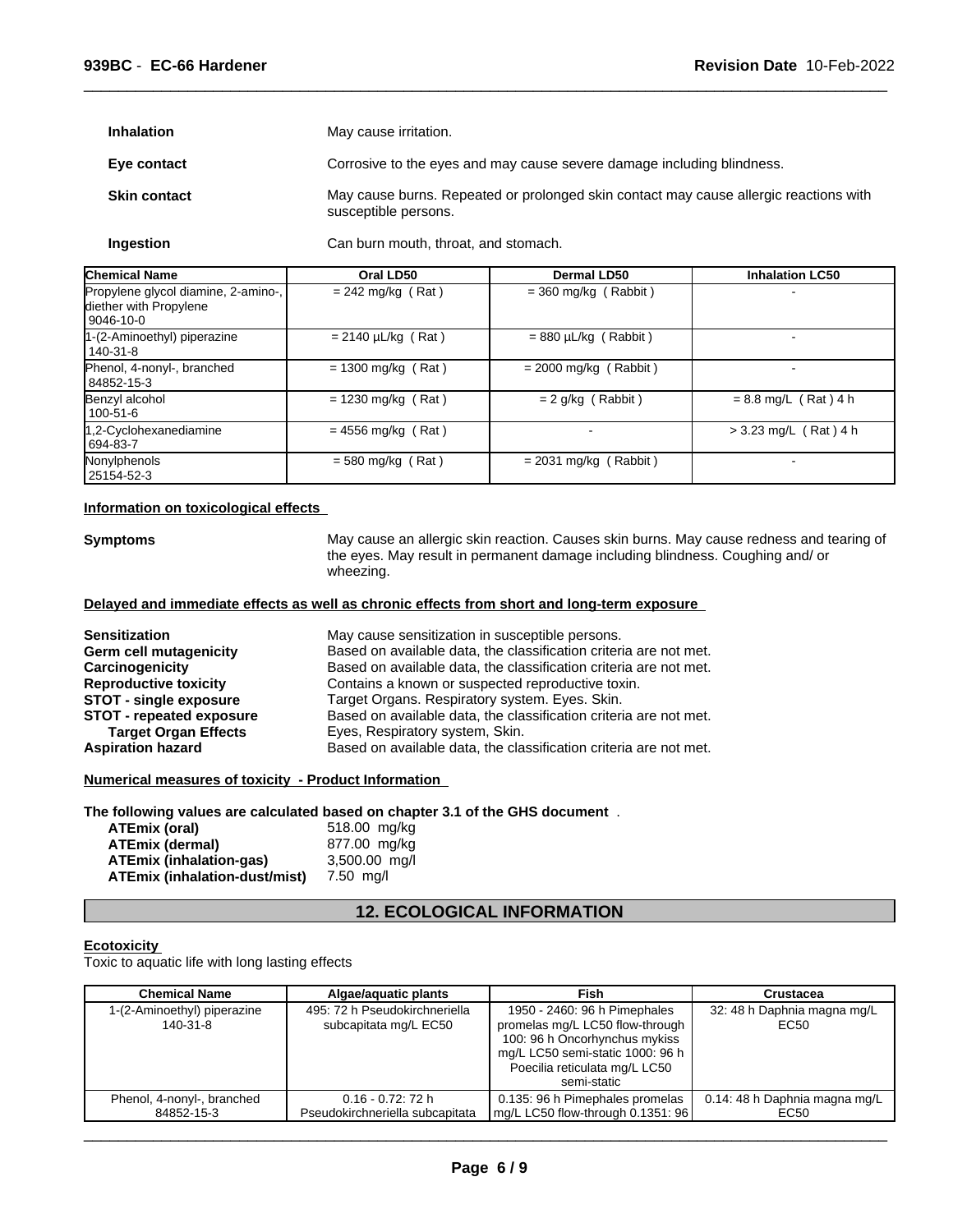|                            | Pseudokirchneriella subcapitata<br>mg/L EC50 static 1.3: 72 h<br>Desmodesmus subspicatus mg/L<br>EC50     | mg/L EC50 static 0.36 - 0.48: 96 h   h Lepomis macrochirus mg/L LC50  <br>flow-through             |                                                                                                                                                          |
|----------------------------|-----------------------------------------------------------------------------------------------------------|----------------------------------------------------------------------------------------------------|----------------------------------------------------------------------------------------------------------------------------------------------------------|
| Benzyl alcohol<br>100-51-6 | 35: 3 h Anabaena variabilis mg/L<br>EC50                                                                  | 460: 96 h Pimephales promelas<br>mg/L LC50 static 10: 96 h Lepomis<br>macrochirus mg/L LC50 static | 23: 48 h water flea mg/L EC50                                                                                                                            |
| Nonylphenols<br>25154-52-3 | 0.41: 96 h Pseudokirchneriella<br>subcapitata mg/L EC50 1.3: 72 h<br>Desmodesmus subspicatus mg/L<br>EC50 | 0.135: 96 h Pimephales promelas<br>mg/L LC50 flow-through                                          | 0.14: 48 h Daphnia magna mg/L<br>EC50 0.17 - 0.21: 48 h Daphnia<br>magna mg/L EC50 Static 0.0874 -<br>0.124: 48 h Daphnia magna mg/L<br>EC50 semi-static |

 $\overline{\phantom{a}}$  ,  $\overline{\phantom{a}}$  ,  $\overline{\phantom{a}}$  ,  $\overline{\phantom{a}}$  ,  $\overline{\phantom{a}}$  ,  $\overline{\phantom{a}}$  ,  $\overline{\phantom{a}}$  ,  $\overline{\phantom{a}}$  ,  $\overline{\phantom{a}}$  ,  $\overline{\phantom{a}}$  ,  $\overline{\phantom{a}}$  ,  $\overline{\phantom{a}}$  ,  $\overline{\phantom{a}}$  ,  $\overline{\phantom{a}}$  ,  $\overline{\phantom{a}}$  ,  $\overline{\phantom{a}}$ 

#### **Persistence and degradability**

No information available.

#### **Bioaccumulation**

| <b>Chemical Name</b>                    | <b>Partition coefficient</b> |
|-----------------------------------------|------------------------------|
| 1-(2-Aminoethyl) piperazine<br>140-31-8 | $-1.48$                      |
| Benzyl alcohol<br>100-51-6              | ۱.۱                          |
| Nonylphenols<br>25154-52-3              | 3.28                         |

#### **Other adverse effects**

No information available

| <b>13. DISPOSAL CONSIDERATIONS</b>                   |                                                                                                        |  |
|------------------------------------------------------|--------------------------------------------------------------------------------------------------------|--|
| Waste treatment methods<br><b>Disposal of wastes</b> | Disposal should be in accordance with applicable regional, national and local laws and<br>regulations. |  |
| <b>Contaminated packaging</b>                        | Do not reuse container.                                                                                |  |
| <b>US EPA Waste Number</b>                           | D002                                                                                                   |  |

# **14. TRANSPORT INFORMATION**

| DO1                             |                         |
|---------------------------------|-------------------------|
| UN/ID no                        | UN3066                  |
| Proper shipping name            | Paint                   |
| <b>Hazard Class</b>             | 8                       |
| <b>Packing Group</b>            | Ш                       |
| <b>Special Provisions</b>       | B52, IB3, T4, TP1, TP29 |
| <b>Description</b>              | UN3066, Paint, 8, III   |
| <b>Emergency Response Guide</b> | 153                     |
| <b>Number</b>                   |                         |
| TDG                             |                         |
| UN/ID no                        | UN3066                  |
| Proper shipping name            | Paint                   |
| <b>Hazard Class</b>             | 8                       |
| <b>Packing Group</b>            | Ш                       |
| <b>Description</b>              | UN3066. Paint. 8. III   |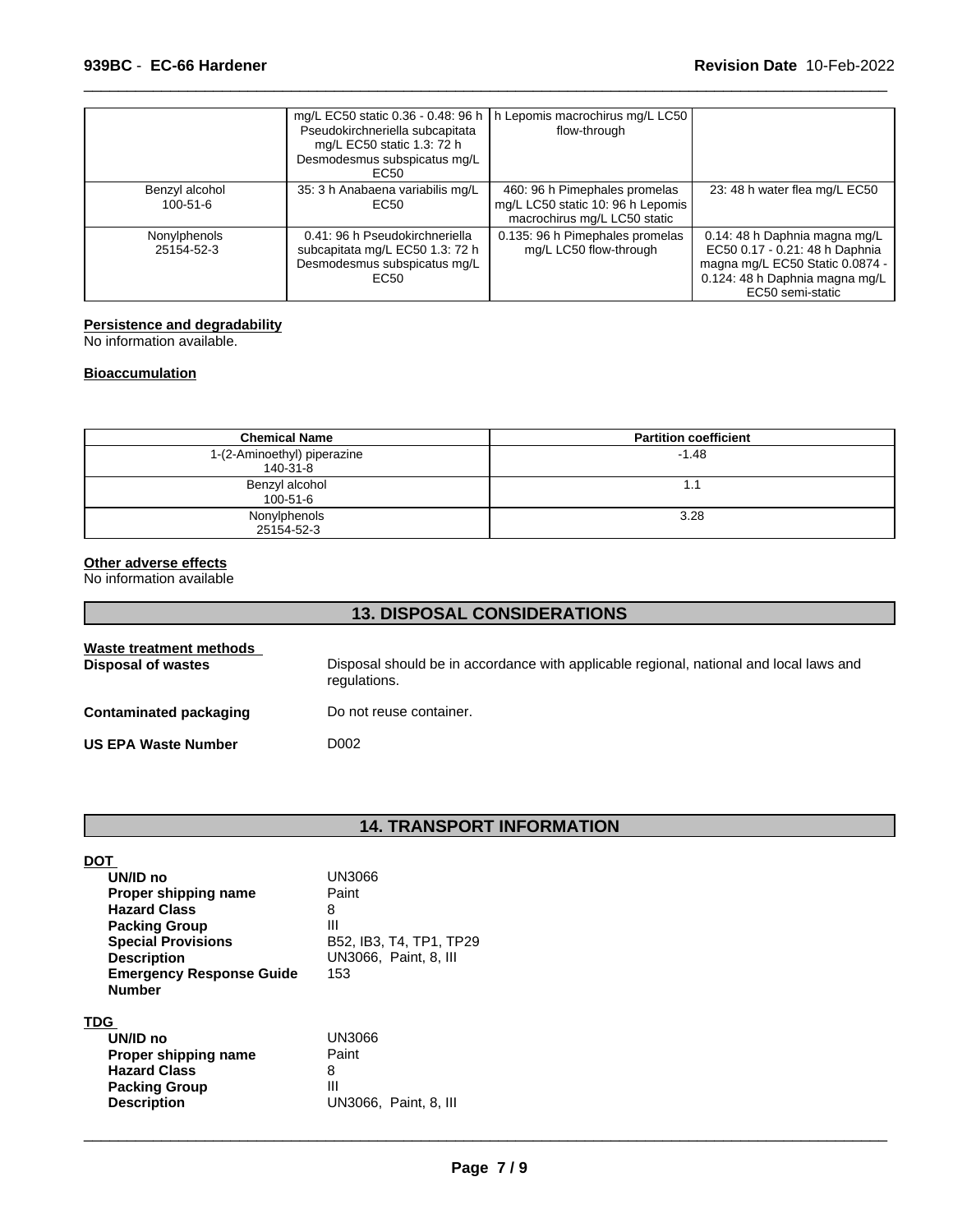# **IATA**

| . |                           |                                                                      |
|---|---------------------------|----------------------------------------------------------------------|
|   | UN/ID no                  | UN3066                                                               |
|   | Proper shipping name      | Paint                                                                |
|   | <b>Hazard Class</b>       | 8                                                                    |
|   | <b>Packing Group</b>      | Ш                                                                    |
|   | <b>ERG Code</b>           | 8L                                                                   |
|   | <b>Special Provisions</b> | A3, A72, A803, A192                                                  |
|   | <b>Description</b>        | UN3066. Paint, 8. III                                                |
|   |                           |                                                                      |
|   | IMDG                      |                                                                      |
|   | UN/ID no                  | UN3066                                                               |
|   | Proper shipping name      | Paint                                                                |
|   | <b>Hazard Class</b>       | 8                                                                    |
|   | <b>Packing Group</b>      | Ш                                                                    |
|   | EmS-No                    | F-A. S-B                                                             |
|   | <b>Special Provisions</b> | 163.223                                                              |
|   | <b>Description</b>        | UN3066, Paint, 8, III, Marine Pollutant (Phenol, 4-nonyl-, branched) |
|   |                           |                                                                      |

# **15. REGULATORY INFORMATION**

 $\overline{\phantom{a}}$  ,  $\overline{\phantom{a}}$  ,  $\overline{\phantom{a}}$  ,  $\overline{\phantom{a}}$  ,  $\overline{\phantom{a}}$  ,  $\overline{\phantom{a}}$  ,  $\overline{\phantom{a}}$  ,  $\overline{\phantom{a}}$  ,  $\overline{\phantom{a}}$  ,  $\overline{\phantom{a}}$  ,  $\overline{\phantom{a}}$  ,  $\overline{\phantom{a}}$  ,  $\overline{\phantom{a}}$  ,  $\overline{\phantom{a}}$  ,  $\overline{\phantom{a}}$  ,  $\overline{\phantom{a}}$ 

| <b>International Inventories</b> |          |
|----------------------------------|----------|
| <b>TSCA</b>                      | Complies |
| <b>DSL/NDSL</b>                  | Complies |
| <b>EINECS/ELINCS</b>             | Complies |
| <b>IECSC</b>                     | Complies |
| <b>KECL</b>                      | Complies |
| <b>PICCS</b>                     | Complies |
| <b>AICS</b>                      | Complies |

#### **Legend:**

**TSCA** - United States Toxic Substances Control Act Section 8(b) Inventory

**DSL/NDSL** - Canadian Domestic Substances List/Non-Domestic Substances List

**EINECS/ELINCS** - European Inventory of Existing Chemical Substances/European List of Notified Chemical Substances

**ENCS** - Japan Existing and New Chemical Substances

**IECSC** - China Inventory of Existing Chemical Substances

**KECL** - Korean Existing and Evaluated Chemical Substances

**PICCS** - Philippines Inventory of Chemicals and Chemical Substances

**AICS** - Australian Inventory of Chemical Substances

## **US Federal Regulations**

#### **SARA 313**

Section 313 of Title III of the Superfund Amendments and Reauthorization Act of 1986 (SARA). This product contains a chemical or chemicals which are subject to the reporting requirements of the Act and Title 40 of the Code of Federal Regulations, Part 372

| <b>Chemical Name</b>                    | <b>SARA 313 - Threshold Values %</b> |
|-----------------------------------------|--------------------------------------|
| Phenol, 4-nonyl-, branched - 84852-15-3 | 1.0                                  |
| Nonylphenols - 25154-52-3               | 1.0                                  |
| <b>SARA 311/312 Hazard Categories</b>   |                                      |
| Acute health hazard                     | Yes                                  |
| <b>Chronic Health Hazard</b>            | Yes                                  |
| <b>Fire hazard</b>                      | No                                   |
| Sudden release of pressure hazard       | No                                   |
| <b>Reactive Hazard</b>                  | No                                   |

#### **CWA (Clean Water Act)**

This product does not contain any substances regulated as pollutants pursuant to the Clean Water Act (40 CFR 122.21 and 40 CFR 122.42)

# **CERCLA**

This material, as supplied, does not contain any substances regulated as hazardous substances under the Comprehensive Environmental Response Compensation and Liability Act (CERCLA) (40 CFR 302) or the Superfund Amendments and Reauthorization Act (SARA) (40 CFR 355). There may be specific reporting requirements at the local, regional, or state level